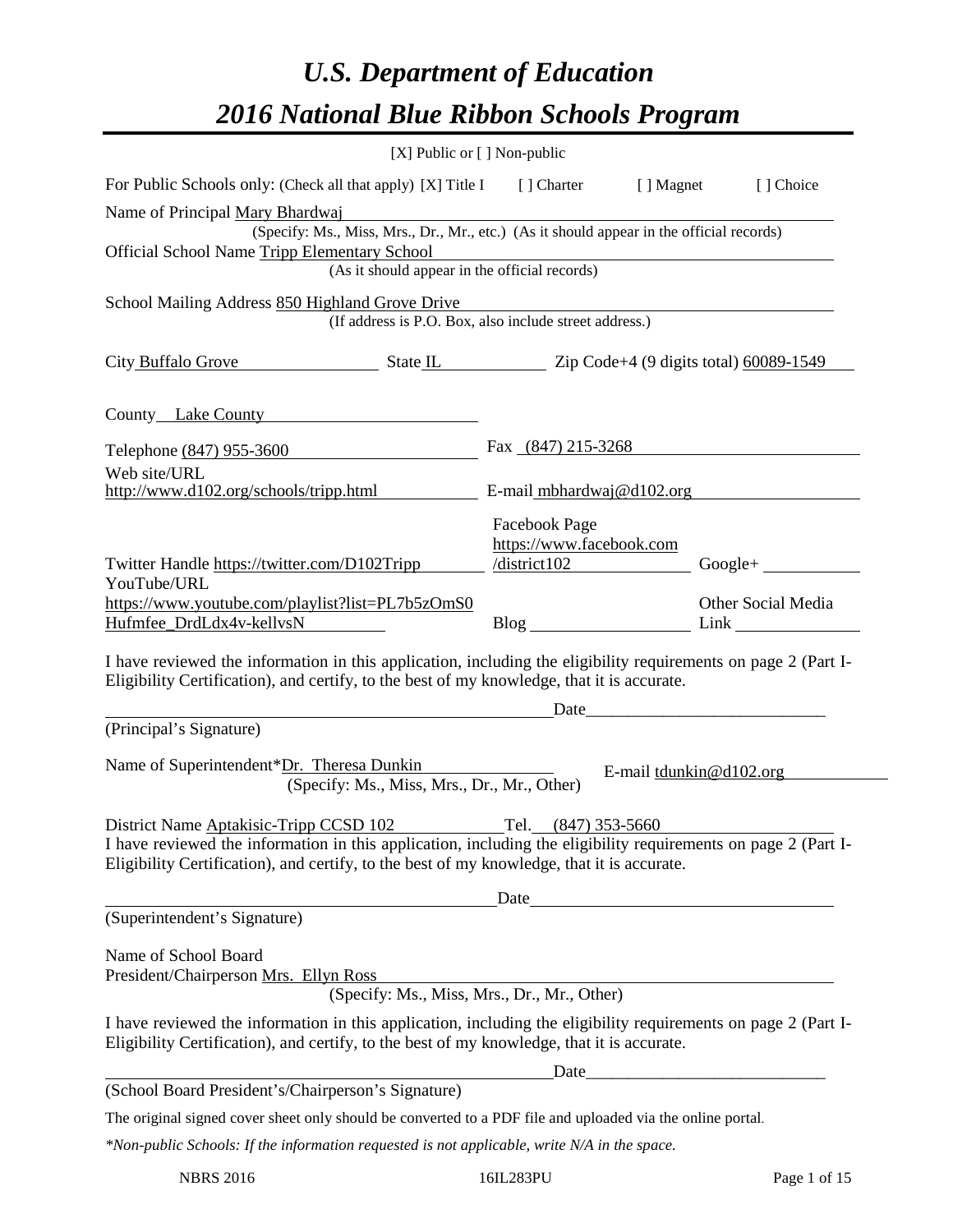The signatures on the first page of this application (cover page) certify that each of the statements below, concerning the school's eligibility and compliance with U.S. Department of Education and National Blue Ribbon Schools requirements, are true and correct.

- 1. The school configuration includes one or more of grades K-12. (Schools on the same campus with one principal, even a K-12 school, must apply as an entire school.)
- 2. The public school has met their state's accountability requirements (i.e., avoided sanctions) in participation, performance in reading (or English language arts) and mathematics, and other academic indicators (i.e., attendance rate and graduation rate) using the most recent accountability results available for the year prior to nomination.
- 3. To meet final eligibility, a public school must meet the state's accountability requirements (i.e., avoided sanctions) in participation, performance in reading (or English language arts) and mathematics, and other academic indicators (i.e., attendance rate and graduation rate) for the year in which they are nominated (2015-2016) and be certified by the state representative. Any status appeals must be resolved at least two weeks before the awards ceremony for the school to receive the award.
- 4. If the school includes grades 7 or higher, the school must have foreign language as a part of its curriculum.
- 5. The school has been in existence for five full years, that is, from at least September 2010 and each tested grade must have been part of the school for the past three years.
- 6. The nominated school has not received the National Blue Ribbon Schools award in the past five years: 2011, 2012, 2013, 2014, or 2015.
- 7. The nominated school has no history of testing irregularities, nor have charges of irregularities been brought against the school at the time of nomination. The U.S. Department of Education reserves the right to disqualify a school's application and/or rescind a school's award if irregularities are later discovered and proven by the state.
- 8. The nominated school or district is not refusing Office of Civil Rights (OCR) access to information necessary to investigate a civil rights complaint or to conduct a district-wide compliance review.
- 9. The OCR has not issued a violation letter of findings to the school district concluding that the nominated school or the district as a whole has violated one or more of the civil rights statutes. A violation letter of findings will not be considered outstanding if OCR has accepted a corrective action plan from the district to remedy the violation.
- 10. The U.S. Department of Justice does not have a pending suit alleging that the nominated school or the school district as a whole has violated one or more of the civil rights statutes or the Constitution's equal protection clause.
- 11. There are no findings of violations of the Individuals with Disabilities Education Act in a U.S. Department of Education monitoring report that apply to the school or school district in question; or if there are such findings, the state or district has corrected, or agreed to correct, the findings.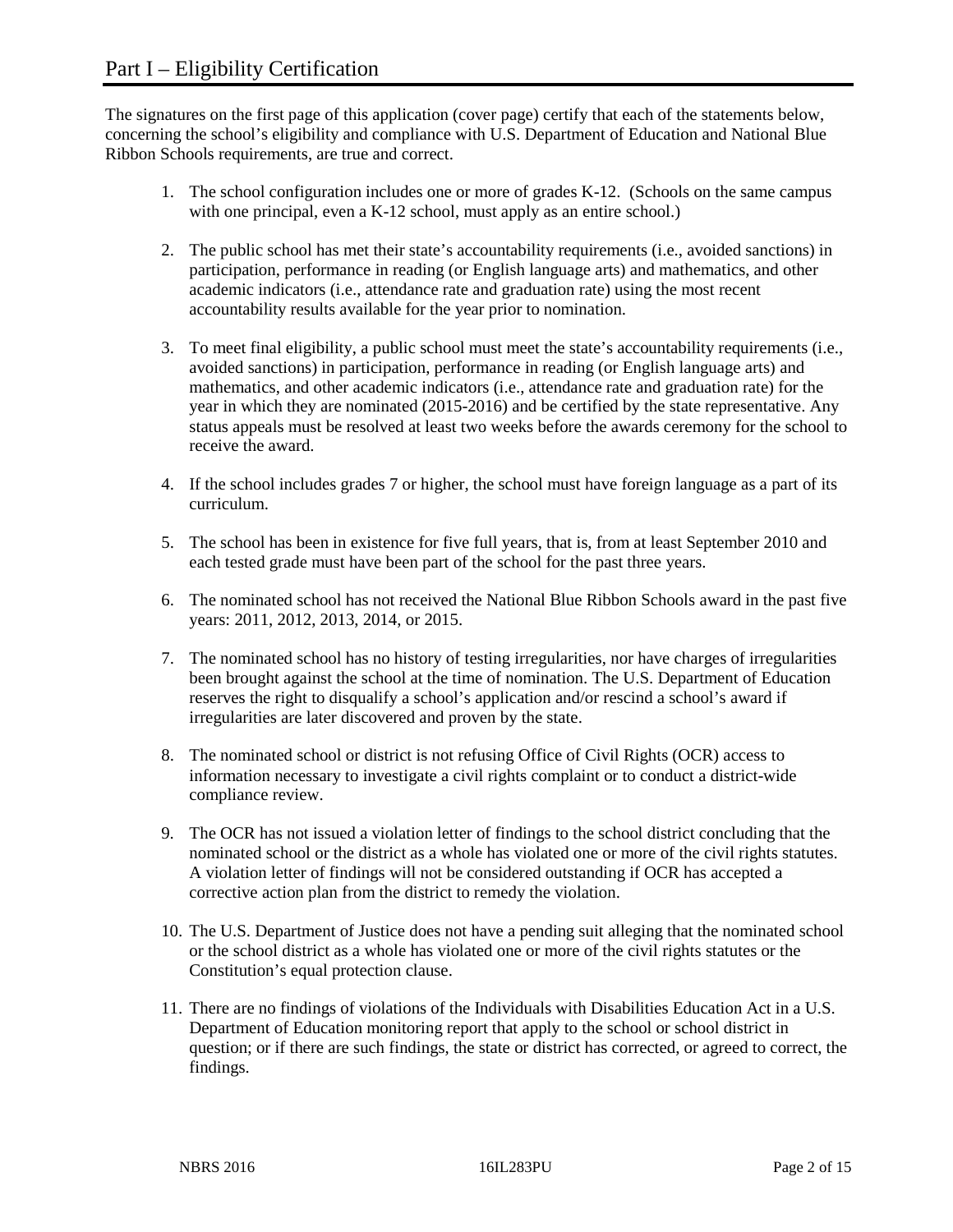## **Data should be provided for the most recent school year (2015-2016) unless otherwise stated.**

## **DISTRICT**

1. Number of schools in the district  $\frac{2}{2}$  Elementary schools (includes K-8) (per district designation): 2 Middle/Junior high schools 0 High schools 0 K-12 schools

#### 4 TOTAL

**SCHOOL** (To be completed by all schools)

- 2. Category that best describes the area where the school is located:
	- [] Urban or large central city [ ] Suburban with characteristics typical of an urban area [X] Suburban [ ] Small city or town in a rural area [ ] Rural
- 3. Number of students as of October 1, 2015 enrolled at each grade level or its equivalent in applying school:

| Grade                           | # of         | # of Females | <b>Grade Total</b> |
|---------------------------------|--------------|--------------|--------------------|
|                                 | <b>Males</b> |              |                    |
| <b>PreK</b>                     | 0            | $\theta$     | 0                  |
| K                               | 66           | 44           | 110                |
| $\mathbf{1}$                    | 72           | 64           | 136                |
| $\overline{2}$                  | 60           | 66           | 126                |
| 3                               | 83           | 69           | 152                |
| 4                               | 56           | 48           | 104                |
| 5                               | 0            | 0            | $\theta$           |
| 6                               | 0            | $\theta$     | 0                  |
| 7                               | 0            | 0            | 0                  |
| 8                               | 0            | $\theta$     | 0                  |
| 9                               | 0            | 0            | 0                  |
| 10                              | 0            | 0            | 0                  |
| 11                              | $\theta$     | 0            | 0                  |
| 12 or higher                    | $\theta$     | 0            | 0                  |
| <b>Total</b><br><b>Students</b> | 337          | 291          | 628                |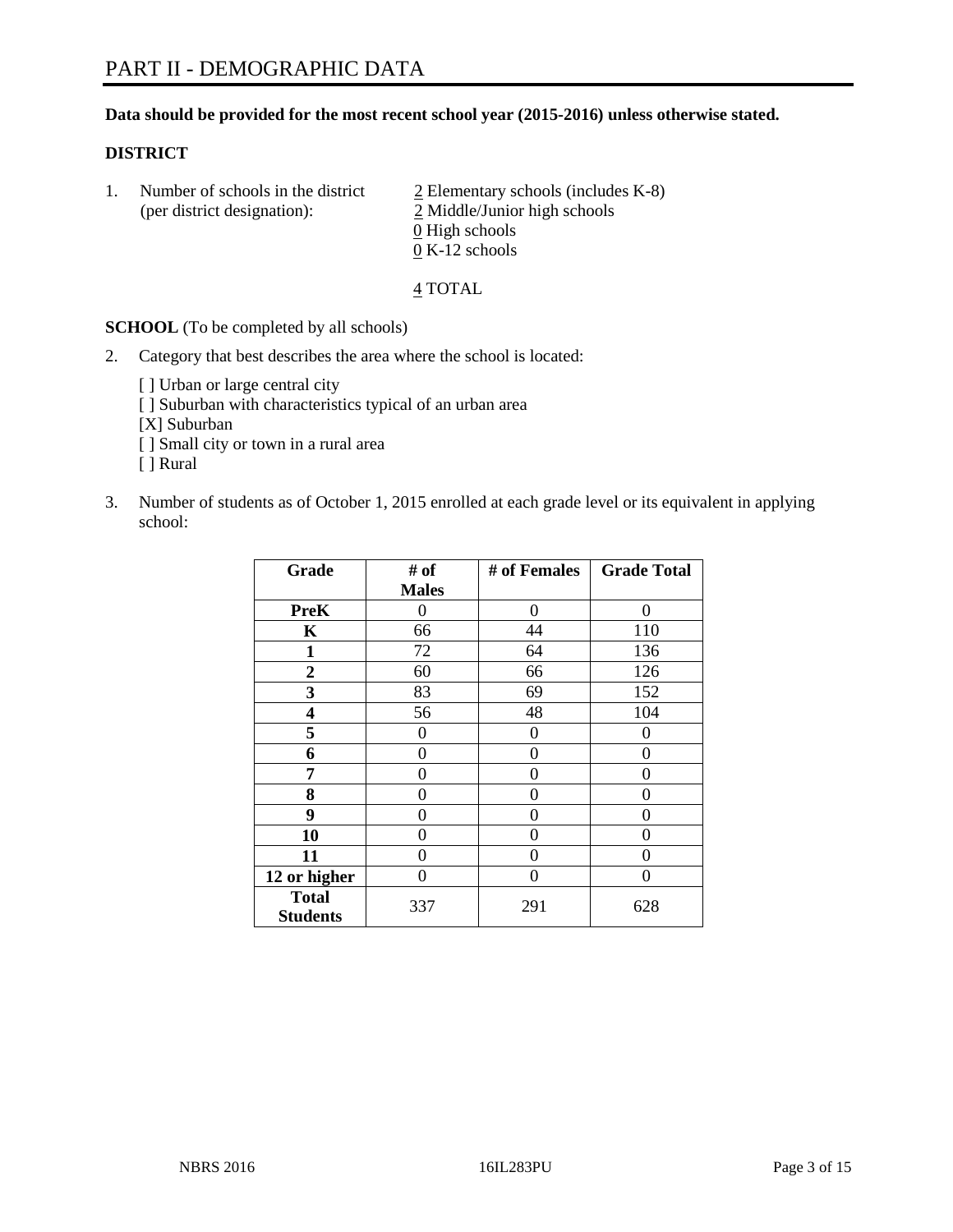the school: 42 % Asian

4. Racial/ethnic composition of 1 % American Indian or Alaska Native 1 % Black or African American 9 % Hispanic or Latino 0 % Native Hawaiian or Other Pacific Islander 43 % White 4 % Two or more races **100 % Total**

(Only these seven standard categories should be used to report the racial/ethnic composition of your school. The Final Guidance on Maintaining, Collecting, and Reporting Racial and Ethnic Data to the U.S. Department of Education published in the October 19, 2007 *Federal Register* provides definitions for each of the seven categories.)

5. Student turnover, or mobility rate, during the 2014 – 2015 school year: 18%

This rate should be calculated using the grid below. The answer to (6) is the mobility rate.

| <b>Steps For Determining Mobility Rate</b>         | Answer |  |
|----------------------------------------------------|--------|--|
| (1) Number of students who transferred to          |        |  |
| the school after October 1, 2014 until the         | 37     |  |
| end of the 2014-2015 school year                   |        |  |
| (2) Number of students who transferred             |        |  |
| <i>from</i> the school after October 1, 2014 until | 73     |  |
| the end of the 2014-2015 school year               |        |  |
| (3) Total of all transferred students [sum of      | 110    |  |
| rows $(1)$ and $(2)$ ]                             |        |  |
| (4) Total number of students in the school as      | 628    |  |
| of October 1, 2014                                 |        |  |
| (5) Total transferred students in row (3)          | 0.175  |  |
| divided by total students in row (4)               |        |  |
| $(6)$ Amount in row $(5)$ multiplied by 100        | 18     |  |

6. English Language Learners (ELL) in the school: 38 %

240 Total number ELL

Specify each non-English language represented in the school (separate languages by commas): Arabic, Armenian, Bengali, Bosnian, Bulgarian, Cantonese (Chinese), Croatian, Estonian, Gujarati, Hebrew, Hindi, Indonesian, Japanese, Kannada (Kanarese), Konkani, Korean, Lithuanian, Macedonian, Malayalam, Mandarin (Chinese), Marathi, Mongolian, Oriya, Punjabi (Punjabi), Polish, Romanian, Russian, Serbian, Shanghai (Chinese), Sindhi, Somali, Spanish, Tamil, Telugu (Telugu), Ukrainian, Urdu, Vietnamese.

- 7. Students eligible for free/reduced-priced meals:  $\frac{9\%}{55}$ Total number students who qualify:
- 8. Students receiving special education services: 8 %

51 Total number of students served

Indicate below the number of students with disabilities according to conditions designated in the Individuals with Disabilities Education Act. Do not add additional conditions. It is possible that students may be classified in more than one condition.

| 7 Autism<br>0 Deafness  | $\underline{0}$ Orthopedic Impairment<br>4 Other Health Impaired |              |
|-------------------------|------------------------------------------------------------------|--------------|
| 0 Deaf-Blindness        | 10 Specific Learning Disability                                  |              |
| 2 Emotional Disturbance | 16 Speech or Language Impairment                                 |              |
| 1 Hearing Impairment    | <b>0</b> Traumatic Brain Injury                                  |              |
| 0 Mental Retardation    | 0 Visual Impairment Including Blindness                          |              |
| 0 Multiple Disabilities | 10 Developmentally Delayed                                       |              |
| <b>NBRS 2016</b>        | 16IL283PU                                                        | Page 4 of 15 |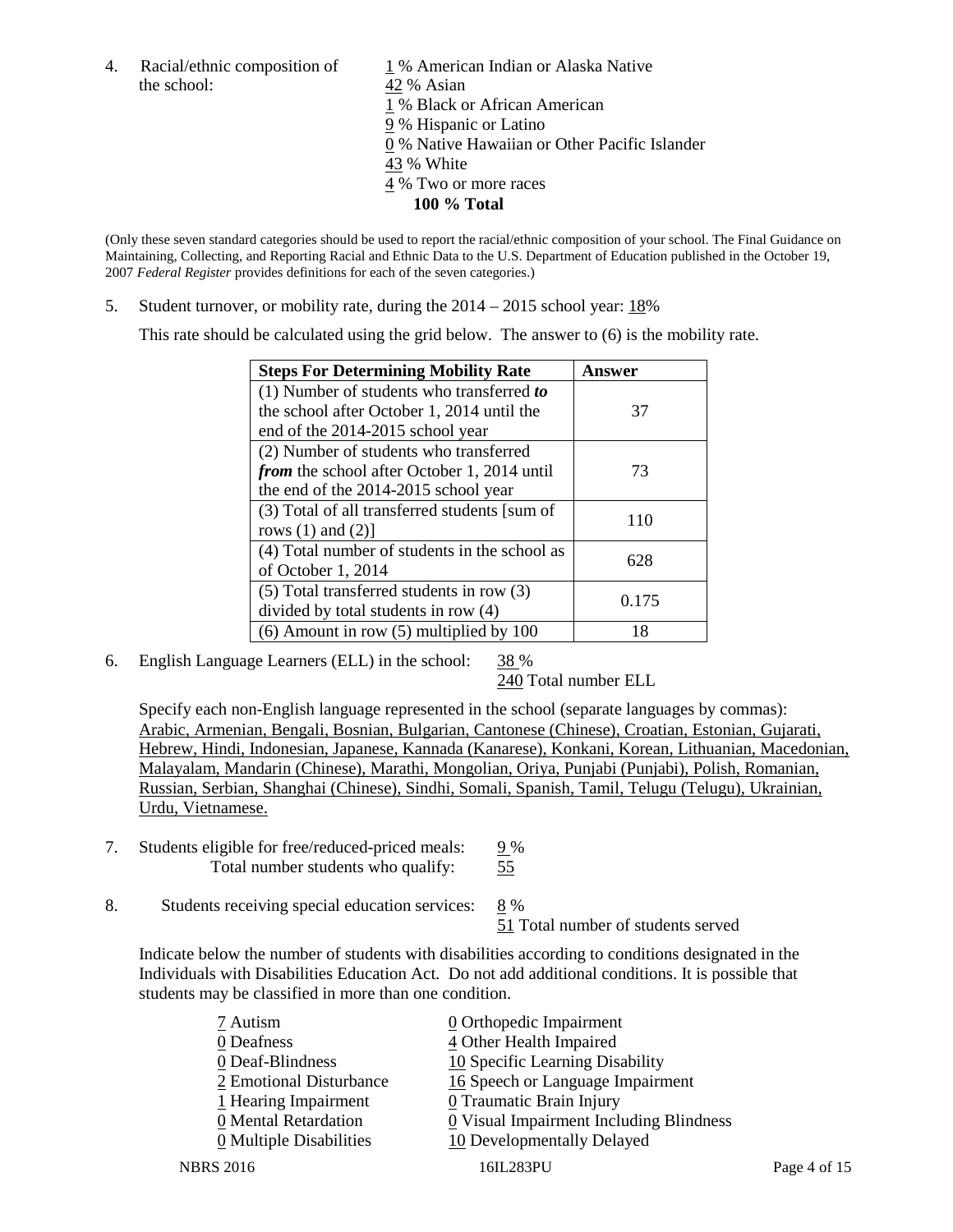- 9. Number of years the principal has been in her/his position at this school: 7
- 10. Use Full-Time Equivalents (FTEs), rounded to nearest whole numeral, to indicate the number of school staff in each of the categories below:

|                                       | <b>Number of Staff</b> |
|---------------------------------------|------------------------|
| Administrators                        |                        |
| Classroom teachers                    | 27                     |
| Resource teachers/specialists         |                        |
| e.g., reading, math, science, special | 16                     |
| education, enrichment, technology,    |                        |
| art, music, physical education, etc.  |                        |
| Paraprofessionals                     | 10                     |
| Student support personnel             |                        |
| e.g., guidance counselors, behavior   |                        |
| interventionists, mental/physical     |                        |
| health service providers,             | 2                      |
| psychologists, family engagement      |                        |
| liaisons, career/college attainment   |                        |
| coaches, etc.                         |                        |

- 11. Average student-classroom teacher ratio, that is, the number of students in the school divided by the FTE of classroom teachers, e.g., 22:1 23:1
- 12. Show daily student attendance rates. Only high schools need to supply yearly graduation rates.

| <b>Required Information</b> | 2014-2015 | 2013-2014  | 2012-2013 | 2011-2012 | 2010-201 |
|-----------------------------|-----------|------------|-----------|-----------|----------|
| Daily student attendance    | 95%       | 96%        | 96%       | 96%       | 96%      |
| High school graduation rate | 0%        | $\gamma\%$ | 9%        | 9%        | 0%       |

13. **For high schools only, that is, schools ending in grade 12 or higher.** 

Show percentages to indicate the post-secondary status of students who graduated in Spring 2015.

| <b>Post-Secondary Status</b>                  |    |
|-----------------------------------------------|----|
| Graduating class size                         |    |
| Enrolled in a 4-year college or university    | 0% |
| Enrolled in a community college               | 0% |
| Enrolled in career/technical training program | 0% |
| Found employment                              | 0% |
| Joined the military or other public service   | 0% |
| Other                                         | 0/ |

14. Indicate whether your school has previously received a National Blue Ribbon Schools award. Yes No X

If yes, select the year in which your school received the award.

15. In a couple of sentences, provide the school's mission or vision statement.

Prepare every student to thrive in a global society through personalized learning experiences that are challenging and designed to promote academic, social and emotional growth.

16. **For public schools only**, if the school is a magnet, charter, or choice school, explain how students are chosen to attend.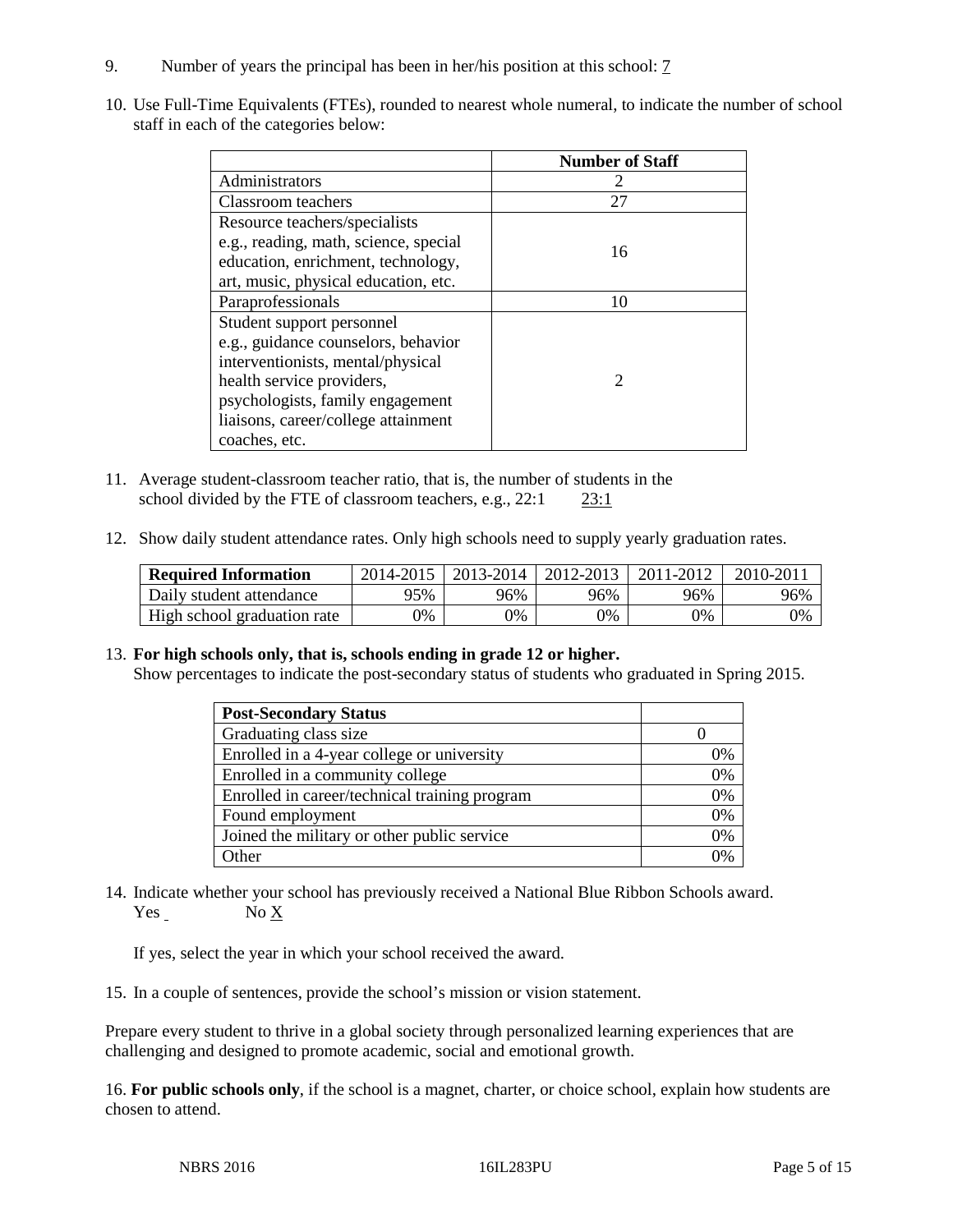# PART III – SUMMARY

Built in 1980, Tripp School is one of four schools serving Aptakisic-Tripp CCSD 102 (D102) located southern Lake County, Illinois. Tripp is a neighborhood school comprised of many cultures and languages. Tripp serves 628 students, kindergarten through fourth grade, with a wide range of programming including performing arts and the integration of modern technology. The Tripp community is rich in linguistic and cultural diversity with approximately 64% of households reporting over 39 languages spoken at home. 38% of Tripp students qualify for English Language support. Tripp supports its students and families with caring teachers and administrators who continually reinvent themselves professionally to best serve the needs presented by increasing diversity and enrollment.

Tripp School is committed to preparing its learners to thrive in a global community where rapid and unprecedented change is a certainty. Preparing students for this reality requires more than content mastery across core disciplines. Preparing students for an unknown future drives Tripp's leaders and teachers to take risks, fail forward, innovate, create, and embrace the increasing diversity as an opportunity to develop global citizens in the heart of Buffalo Grove, Illinois.

The celebration of diversity a visitor finds upon entering Tripp School is obvious. As the door opens, one is greeted by the word, 'hello' written in multiple languages around the entrance of the front hallway. Tripp School embraces the cultures from which its students originate and the global perspectives they offer. Tripp School provides its students and families that "home away from home" experience - whether enrolled for a semester or for all five years.

Before students even begin their experience as kindergarteners, new families are welcomed through the annual Kindergarten Round Up event held each spring. Students visit all areas of the school while parents learn more about the programs and learning opportunities that exist for their future Tripp Tiger. In August, all families are welcomed at the "Meet and Greet" event that gives students the opportunity to meet their classroom teacher before the school year begins. These relationships forged at the beginning of the Tripp experience continue throughout their years of enrollment and promote continued success.

Tripp students are expected to demonstrate safe, respectful and responsible behavior in all interactions and activities. Students demonstrate these expectations at school and community events, as they walk the halls, gather in the cafeteria and while on the playground. Classrooms receive "Super T" acknowledgements for making positive behavioral choices and are recognized weekly for their success.

Events and activities held throughout the year illustrate the unique aspects of the Tripp community and learning opportunities afforded all students. Tripp School participates annually in a student exchange program with the Japanese Futabakai School in Arlington Heights, Illinois. This program promotes global citizenship as students learn about the Japanese culture and educational system through personal interactions and experiences. Tripp School promotes family literacy through family reading nights and a series of book club nights for all families to attend. Reading nights have taken on an international flair as students and parents read selected stories in multiple languages. All book club nights and Tripp School library's reading selections reflect the diversity of the Tripp School community.

The use of technology across all classrooms has made learning accessible, attainable and visible to all. Students and staff select the most appropriate digital tools to meet learning needs. Every classroom is equipped with desktop and laptop computers, iPads, ChromeBooks, interactive whiteboards and document cameras allowing learners to research, collaborate, and develop learning resources and artifacts. Technology amplifies learning experiences through connection to global audiences, resources and limitless opportunities for collaboration. Students are active participants in "maker spaces" and code clubs, Project Lead the Way (PLTW) and serve as presenters at the annual Students Involved with Technology (SIT) conference.

Tripp School celebrates its students and their achievements throughout the year culminating in a year-end assembly. At this event, Tripp School honors staff, bids farewell to outgoing fourth graders, and says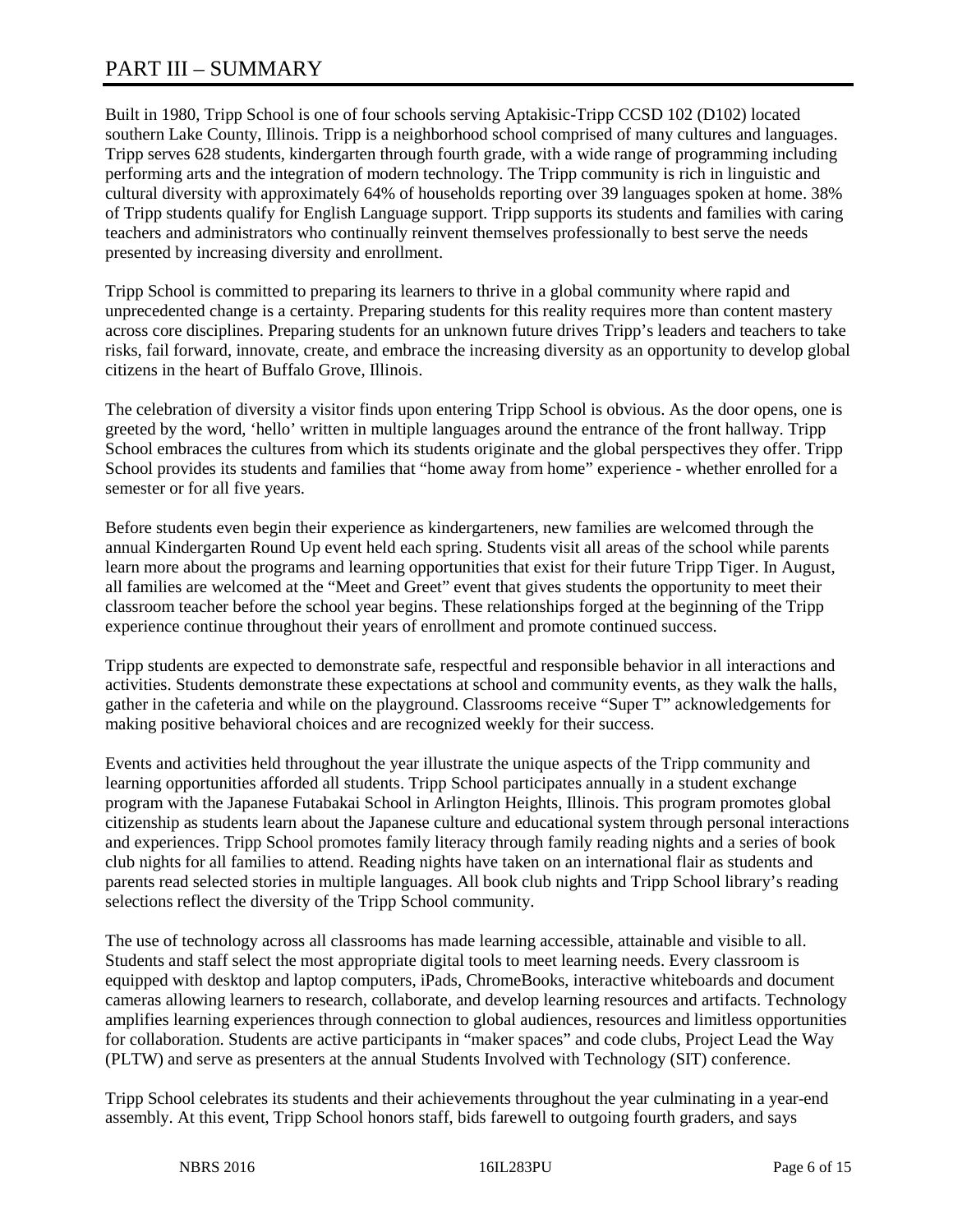"goodbye" to another year spent together. Tripp students and teachers sing the school song, "Tripp School is the Place to Be" one last time before they leave for the summer.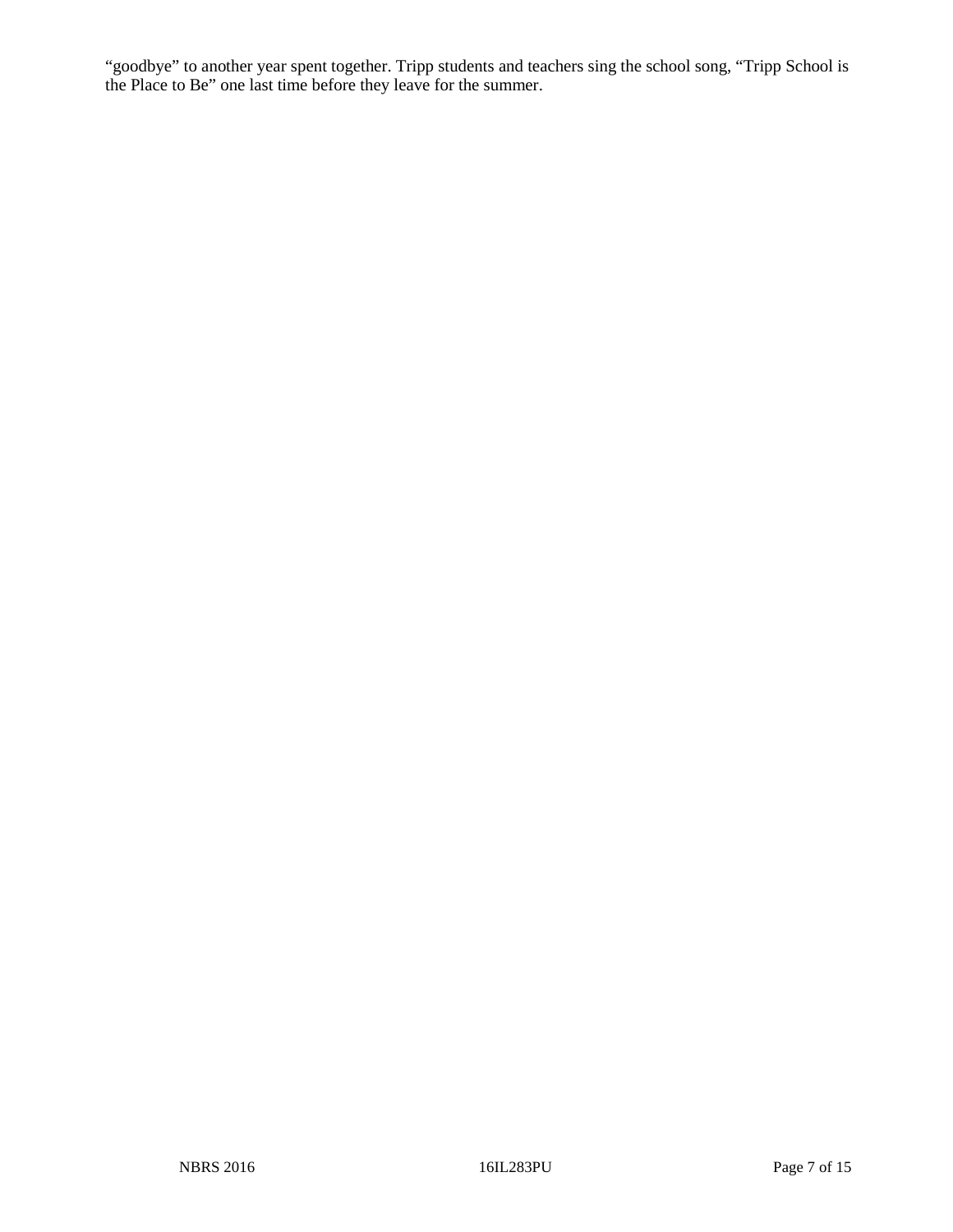# 1. Core Curriculum:

The Common Core State Standards (CCSS) are incorporated in all academic curricular areas to promote student growth and achievement at each grade level. Science and STEM curricula are aligned with Next Generation Science Standards (NGSS) and integrated across content areas (especially informational text, measurement and calculation). Teachers have embraced these standards and made them understandable and attainable for students through the creation of daily learning objectives (posted in all classrooms as "I can statements") providing consistent opportunities for personal reflection.

To prepare Tripp students to thrive in a global society, all curricular areas embed opportunities for students to develop "success skills" of critical thinking, communication, creative problem solving and collaboration. Teachers integrate speaking and listening skills in all subjects using locally developed rubrics to assess student growth in these skill areas.

The Kindergarten through fourth grade English Language Arts curriculum ensures every student learns to use language effectively as a tool for communicating and as an instrument for thinking and learning. Considering the unique diversity of Tripp students (with 38% identified as Limited English Proficient (LEP) students) special consideration is given to understanding each student's individual readiness level, English language proficiency level and native language foundation.

Reading instruction focuses on literature, informational text, and foundational skills, while language instruction emphasizes writing, speaking, and listening. Students in all grade levels engage in guided reading with independently leveled texts to build academic vocabulary and conceptual understanding across multiple content areas. Close reading strategies are employed across all classrooms to build students' critical thinking skills and their ability to frame powerful questions to construct meaning. Students write for a variety of purposes using traditional and digital tools to expand the impact and influence of their ideas. Student progress toward mastery of learning standards is achieved through teacher and student conversation and reflection upon growth.

The Math curriculum was designed and aligned with CCSS-Math over two years of planning and articulation. K-4 mathematics instruction is focused on operations and algebraic thinking, numbers and operations in base ten, geometry, measurement and data, and mathematical practices. These practices include math exchanges, number talks, and guided math groups where teachers observe and conference with groups of students for the purpose of understanding mathematical reasoning, clarifying approaches taken and monitoring progress toward learning standards. These practices reinforce the notion that there are multiple pathways to finding an answer to a given problem and that one's reasoning for applying selected strategies is a critical part of the learning process.

The focus of Social Studies is to provide students opportunities to understand and develop their roles and responsibilities as global citizens. This is accomplished through experiential learning, visual discoveries, reflection, writing, and response groups. Students learn the principles and relationships of the social sciences including political science, economics, history, and geography through activities that are engaging and aligned to the Illinois State Standards. The knowledge and understanding gained is applied to evaluate differing perspectives on historical, political, geographic, or social issues. To make this learning real, all Tripp students are engaged in the pursuit of a driving question, "How might we make Tripp Elementary School an even better place for children and adults?" Through this multi-age, project-based learning experience, students and teachers collaborate to apply concepts learned in an authentic context.

In Science, Tripp students are engaged in hands-on activities designed to foster a better understanding of the impact of science concepts, processes, and connections to their lives. Students develop and apply processes of scientific inquiry to question and propose solutions to current and future challenges. The Next Generation Science Standards are the basis for all K-4 science units. Teachers and administrators teamed to develop the scope and sequence that is aligned to the K-4 Next Generation Science Standards (NGSS). Each grade level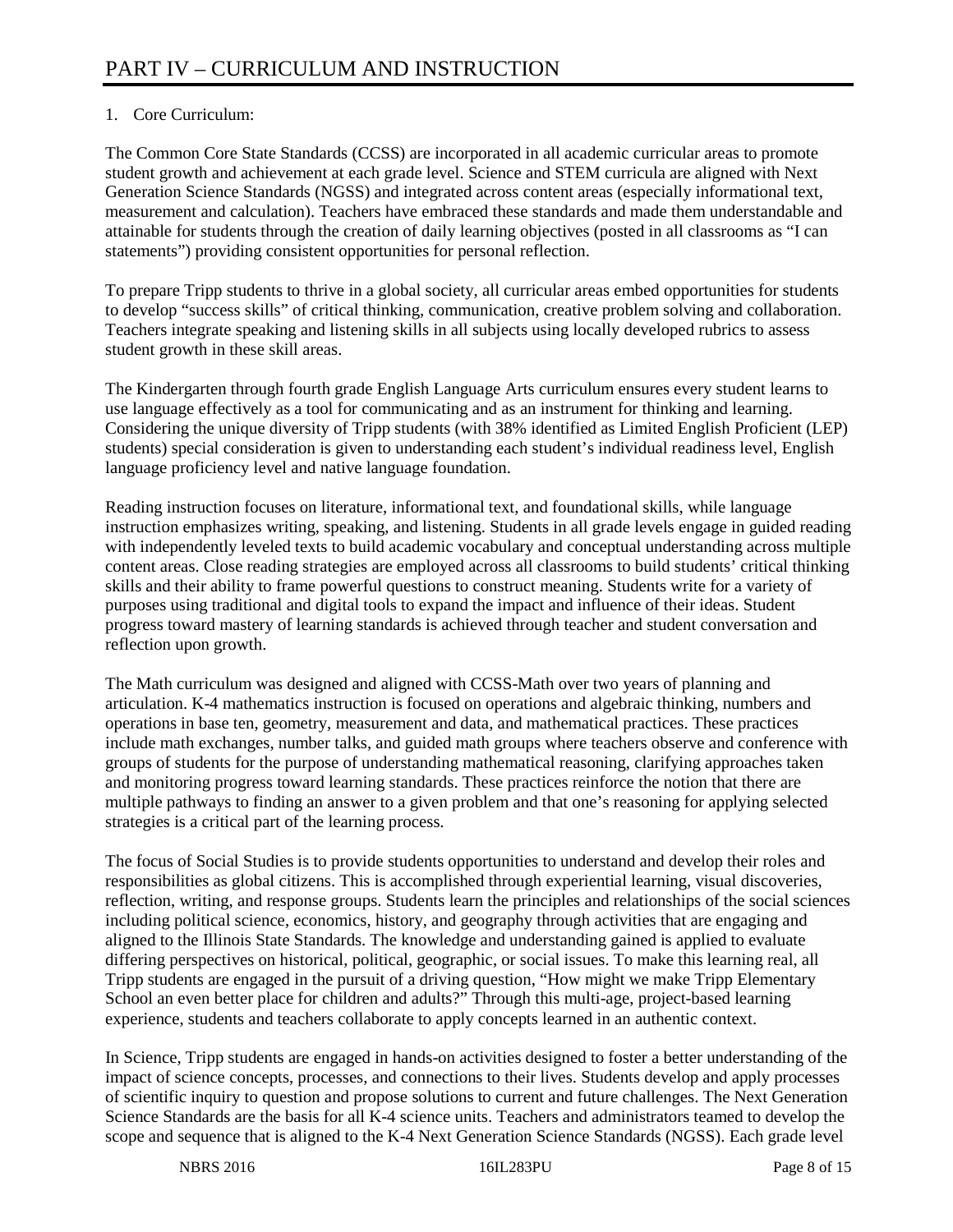focused on embedding the Cross Cutting Concepts (CCC) and Science and Engineering Practices (SEP) with the Disciplinary Core Ideas (DCI) as they developed three units at each grade level to ensure that students gain a solid understanding of what it means to be a scientist. Students also experience the NGSS Engineering and Technology performance expectations through Project Lead The Way (PLTW) Launch modules introduced in 2015.

## 2. Other Curriculum Areas:

Tripp students develop a great appreciation for the performing arts, STEM and physical education programs through active participation in learning environments. The fine arts are an essential and integral part of the core curriculum. While D102 Fine Arts learning targets are in the process of being aligned with the National Core Arts Standards, Tripp students continue to experience the joy of creation with visual arts and musical performances. Teachers and parents partner to provide authentic fine arts experiences that challenge, nurture, and develop the whole child.

Tripp students participate in weekly music lessons at all grade levels. Music includes singing, playing instruments, listening, note reading, and movement. Musical performances allow student collaboration and often combine two grade levels. When students leave Tripp School, they are prepared to expand their studies with Band, Orchestra and Chorus ensembles beginning in fifth grade at Meridian Middle School. This year's beginning band had 95 members arriving from fourth grade. This set a record and is the result of an outstanding elementary music program. In recognition of its dedication to Music education, D102 was awarded the National Association of Music Merchants (NAMM) Best Communities for Music Education Award in 2015.

Art classes in first through fourth grades balance art production with concepts of design, appreciation, and art history by studying master works from around the world. Each year student works of art are framed and displayed in the District Office. Students are invited to present their master works to the Board of Education where they are recognized for outstanding creativity and production. Teacher and parent collaboration in the visual arts provides a positive model for successful teamwork. The Tripp PTO facilitates the Art-In-Action program that provides additional opportunities for students to study artistic masterworks across cultures.

Tripp students develop and apply Science, Technology, Engineering, and Mathematics skills (STEM) in a variety of ways. In 2015, Tripp School introduced Project Lead The Way's (PLTW) Launch modules at third and fourth grade. Two teachers pursued training to become certified PLTW Launch Lead teachers and have brought this new approach to design thinking and problem solving to every third and fourth grade class. Students who had not previously been observed exhibiting leadership skills suddenly rose to the challenge as divergent thinking and problem solving became requisite skills to accomplish team challenges. PLTW Launch will be expanded to all grade levels in the 2016-2017 school year. In addition to PLTW, Tripp students also participate in a variety of STEM related activities through lunchtime and after school activities. Code clubs, maker-space activities and robotics clubs are filled with students who have discovered their passion and interest in these areas.

Technology is integrated into the curriculum at every grade level and is used to amplify authentic, engaged learning for all students. All classrooms have high-speed Internet access and are equipped with interactive whiteboards, document cameras, desktop computers and mobile devices. Every fourth grader is provided an iPad and a Schoology learning management system (LMS) account to collaborate with peers on shared projects. Through this authentic use of modern tools, Tripp school develops technologically literate digital citizens who model the ethical use of technology and a passion for learning without limits. Students develop skills related to personal productivity, creativity, critical thinking, and collaboration with modern technology and receive instruction on Internet Safety and Digital Citizenship aligned with the National Education Technology Standards.

Physical education classes in grades K-4 teach the importance of regular physical activity, teamwork and lifelong fitness. Physical education courses emphasize movement, physical fitness, and team building. Using the FitnessGram program, students set personal goals to improve physical fitness. The health curriculum teaches students skills to increase physical, mental and social health with an emphasis on nutrition.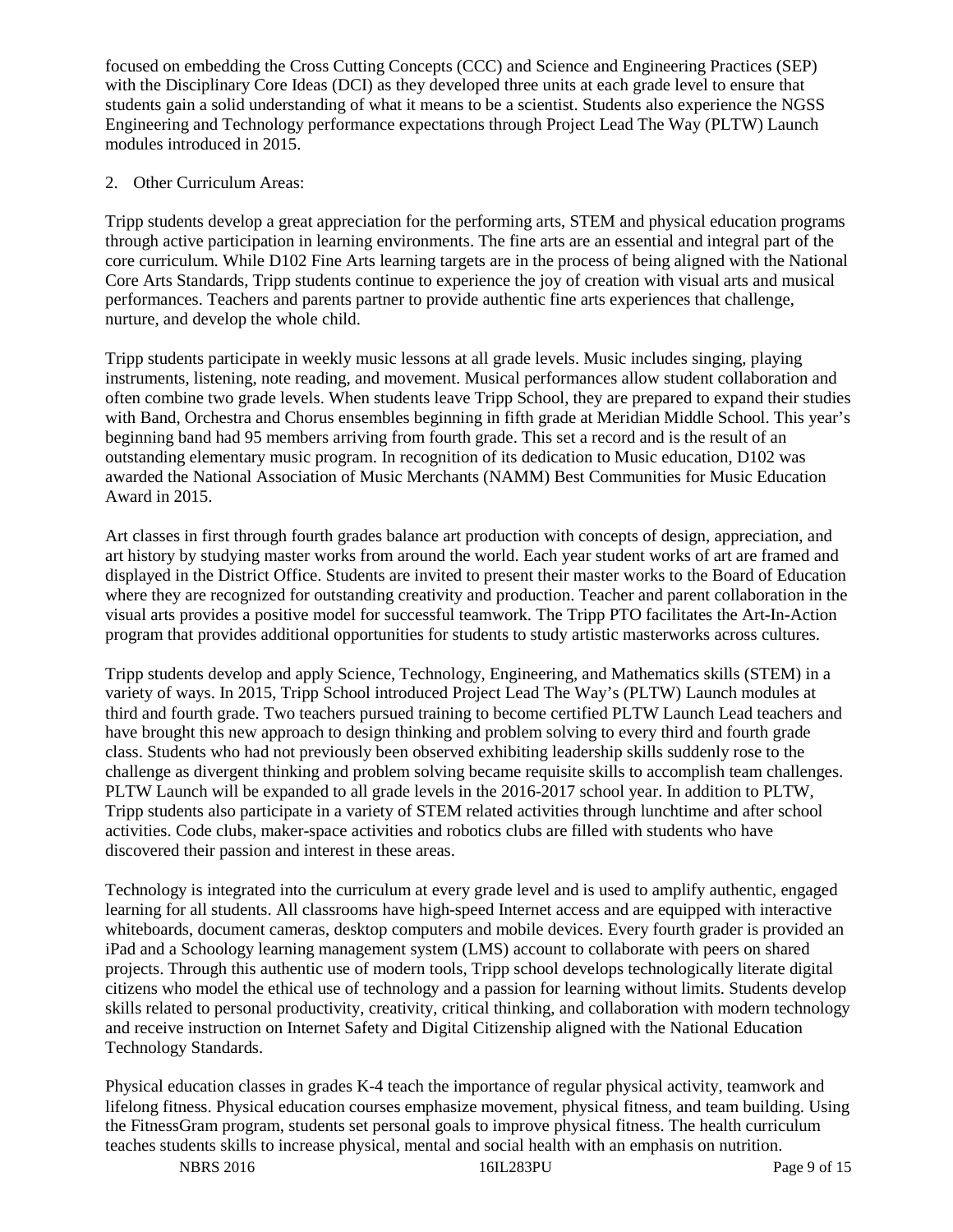3. Instructional Methods and Interventions:

Instructional methods and teaching strategies are differentiated to meet the needs of students at all levels. Data are collected and analyzed by teachers to determine progress and next steps across subject areas. As students learn through a balanced literacy approach, teachers monitor individual performance through small group and individual instruction to determine appropriate interventions for developing skills in literature, informational text, and foundational skills. Word study and close reading are used in all classrooms which requires students to engage in the analysis of a text to better understand the author's meaning, style, and techniques employed. Phonemic awareness is emphasized daily in kindergarten and first grade to help all students hear, identify, and manipulate individual sounds in spoken words. In grades K-4, guided reading instruction is delivered in small group settings across content areas. Students learn to process increasingly more challenging text resulting in improved understanding and fluency.

Student writing is used to monitor progress and scaffold support toward mastery of learning targets. Teachers devote significant time and effort to writing interventions through a weekly writing model that incorporates writing binders showing growth over time in student writing samples. Enrichment, mainstream and EL programs emphasize student writing as a key intervention that promotes reflection on learning and growth.

Teachers also incorporate writing strategies into mathematics instruction making mathematical reasoning and metacognitive processes visible. Additionally, flexible approaches including guided groups, centers, and math exchanges are used to meet the needs of all students. Enrichment activities are also introduced through tasks and projects to address mathematical practice standards.

The Gifted and Talented Education (GTE) program serves high ability readers and writers in grades 1-4. The goal of GTE is to further develop and extend students' reading and writing abilities through the English Language Arts curriculum. GTE teachers provide weekly lessons in reading and writing. Students in third and fourth grade who qualify will receive enrichment activities in reading and writing two times per week with a GTE specialist outside of the English Language Arts period.

Project Based Learning (PBL) provides all students opportunities to engage in sustained inquiry, reflection, critique and revision as they pursue challenging problems or questions. Students develop essential skills of collaboration, creative problem solving, critical thinking and communication by applying them in the context of authentic projects. They also learn to embrace failure as an essential component in the process of learning through iteration and continuous improvement.

4. Assessment for Instruction and Learning and Sharing Assessment Results:

Tripp School collects and analyzes data from multiple sources to guide instruction, monitor student progress, and evaluate school performance. Student growth is measured systematically through formative, summative and standardized assessments. Assessment data are used to guide instruction and measure student growth.

Building teams analyze achievement data and 5Essentials Survey results regularly to determine areas for student growth, evaluate school programs and services, and create professional development plans to improve instruction. When concerns are detected regarding a child's development, Tier One interventions are added at the classroom level. These decisions are made collaboratively at grade-level team meetings.

Teams analyzed student achievement data from the 2015 Partnership for Assessment for Readiness for College and Careers (PARCC) assessment (designated for benchmarking purposes only in Illinois). Also analyzed were results from the Fountas and Pinnell Benchmark Assessment, Northwest Evaluation Association (NWEA) Measures of Academic Progress (MAP) and Pearson's Academic Improvement Measurement System (AIMSWeb). Teachers and administrators reviewed WIDA ACCESS for ELLs data to assess EL student growth toward English proficiency. The 2015 PARCC data are also being used to establish benchmarks for comparison with the 2016 assessment results.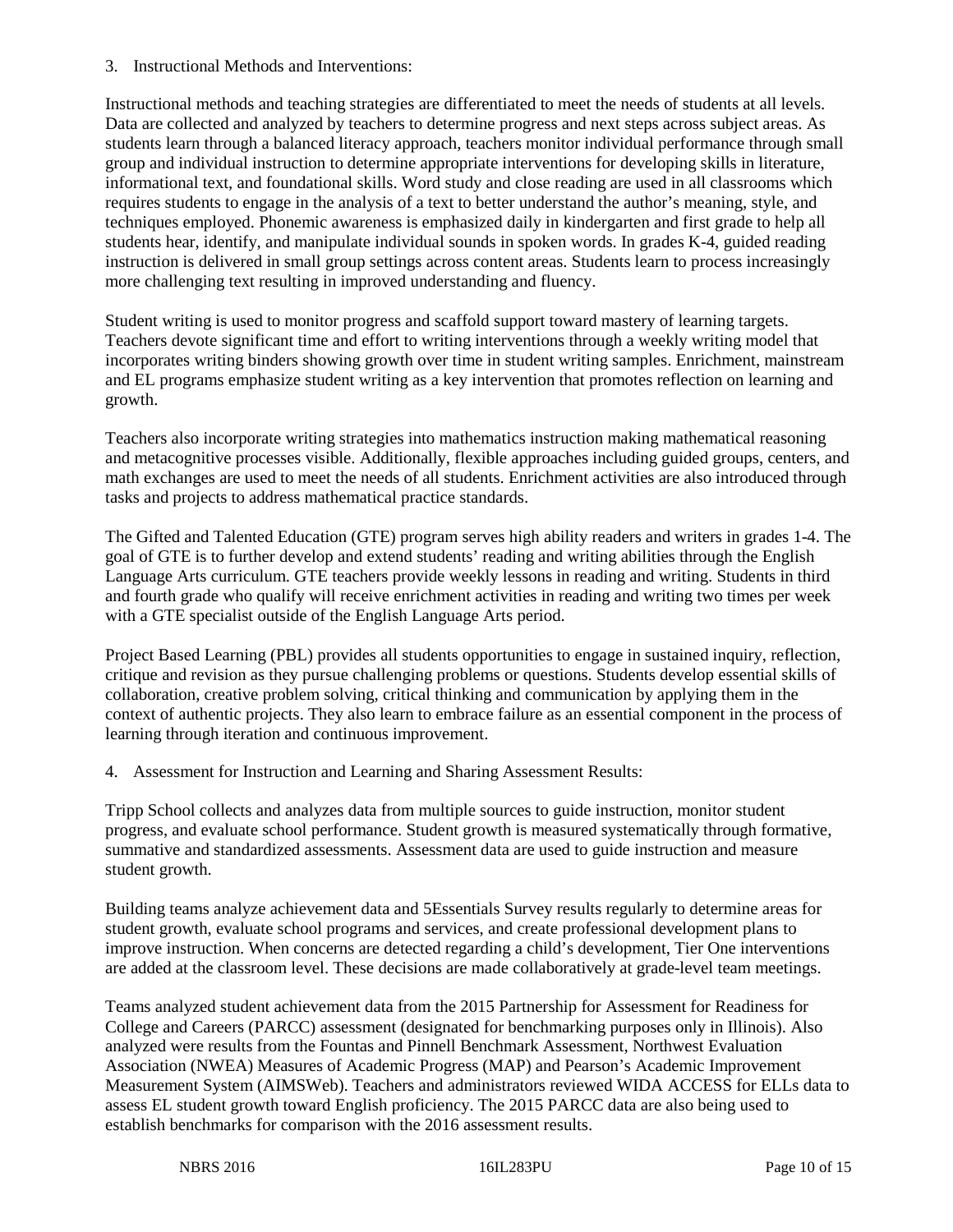Special Education students receive an additional thirty-minute intervention block in the academic areas where additional support in ELA and Math is needed. EL students requiring additional support receive up to ninety-minutes of center time to support development of academic language and oral fluency. In addition, a literacy coach provides support and strategy suggestions for Special Education and EL staff to strengthen student achievement in the ELA curriculum.

The Future Planning process unites the community to provide feedback and to confront "brutal facts" in order to establish goals to advance learning opportunities and experiences for all students. Full day kindergarten emerged from this process and has already started to reveal positive results. Student growth from Fall to Winter on Fountas and Pinnell Benchmark Assessments indicate that full day kindergarten has contributed to an increase in student growth in Reading.

Each trimester, student progress is communicated with parents through report cards containing achievement results, narrative comments and progress updates from interventionists. MAP reports are distributed after each administration. Teachers contact parents directly to share updates on classroom performance via email and telephone. Parent/Teacher conferences are scheduled twice each year for all parents and more frequently for students more closely monitored. The District Annual Report is shared with the entire community and provides an overview of student achievement data and school performance.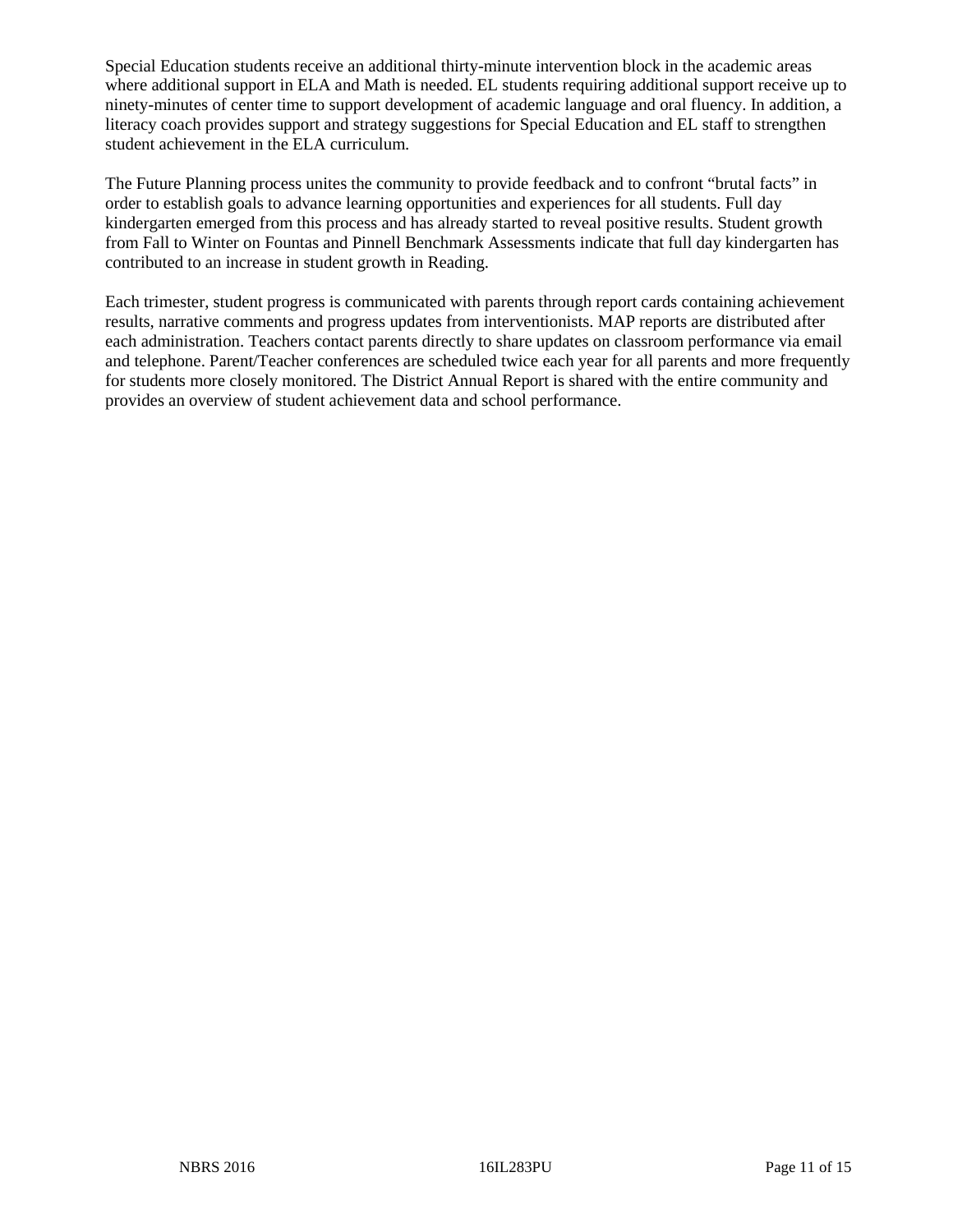# 1. School Climate/Culture:

The culture and climate of Tripp School recognizes its diversity as a gift celebrated across all parts of the school community. The beautiful thing about having so much diversity is that everybody is unique, yet connected. Students arrive each day and are greeted with smiles and "hi-fives" from caring staff. Teachers embrace all learners as individuals and support their social, emotional and academic progress through personal contact, positive encouragement and personal attention to individual needs.

The Tripp community supports its school fully and provides resources to ensure the growth of all learners. Tripp School is responsive to the needs of its changing community and engages parents and students in learning not only academic subjects, but also ways to connect with the greater community through familyoriented events. Traditions like the "Welcome Back Assembly" and "End of Year Celebration" mark the passage of time from Kindergarten to fourth grade and provide some of the most personal and engaging student memories. Throughout the year, teachers maintain a focus on continuous improvement where students participate in goal setting with teachers aligned with learning standards and social-emotional expectations. Students appreciate how much they are loved, cared for and supported by their teachers at Tripp School.

Teachers meet regularly in teams to design entry events and plan units that will engage all learners. Teams often meet before and after school to address student needs and how the team will respond. The teachers know that they have the full support of the D102 learning community. Years ago the community passed a referendum guaranteeing that teachers would be compensated well so they did not have to seek jobs elsewhere to earn more money. The collective bargaining agreement was recently negotiated and ratified ensuring a teacher contract is in place through the 2019 school year.

Tripp School is a place where all teachers are valued and supported not only in their roles as teachers, but also as members of the Tripp family. Teachers go above and beyond the call of duty to support their students and each other. On one occasion, three teachers applied to be cross-matched to donate a kidney to a student in need. More recently, staff and students celebrated the 10-year anniversary of "Sara's Corner" an open reading area created in Tripp School's library through community support and donations to commemorate the life of a Tripp second grader who loved to read.

2. Engaging Families and Community:

Student success is rooted in partnerships between school, family, community and institutions of higher education. Tripp School provides many opportunities for communication and collaboration to support this partnership. "Meet & Greet" and Open House events are held in the fall to welcome families, familiarize them with the school and staff, and share how students' academic and social-emotional growth will be developed over the course of the school year. Tripp families and teachers regularly attend PTO sponsored events like the D102 Challenge Family Run, BASIC PSA Contest, McTeacher Night, BINGO event and the Spring Book Fair. Each of these events is attended by hundreds of D102 families.

Parents and community members serve as classroom volunteers, "mystery readers," and Art-in-Action leaders. They support events such as Field Day and Family Reading Night. The 2016 Family Reading Night showcased Tripp's diversity as parents and students read stories together in different languages and discussed the social interpretations of these stories. The Bilingual Parent Advisory Committee (BPAC) and PTO worked collaboratively to establish Cultural Connections leaders who made this event possible.

Tripp's Student Council initiated a school-wide food drive to support needy families over the holidays. They also collected hot chocolate and socks to warm the hearts and toes of those in need. Even kindergarteners participated in service-learning projects this year by donating toothpaste to a local shelter. Tripp students and staff also participate in the annual Holiday Stars drive. Tripp students' participation in Jump Rope for Heart last year raised over \$12,000 for the American Heart Association.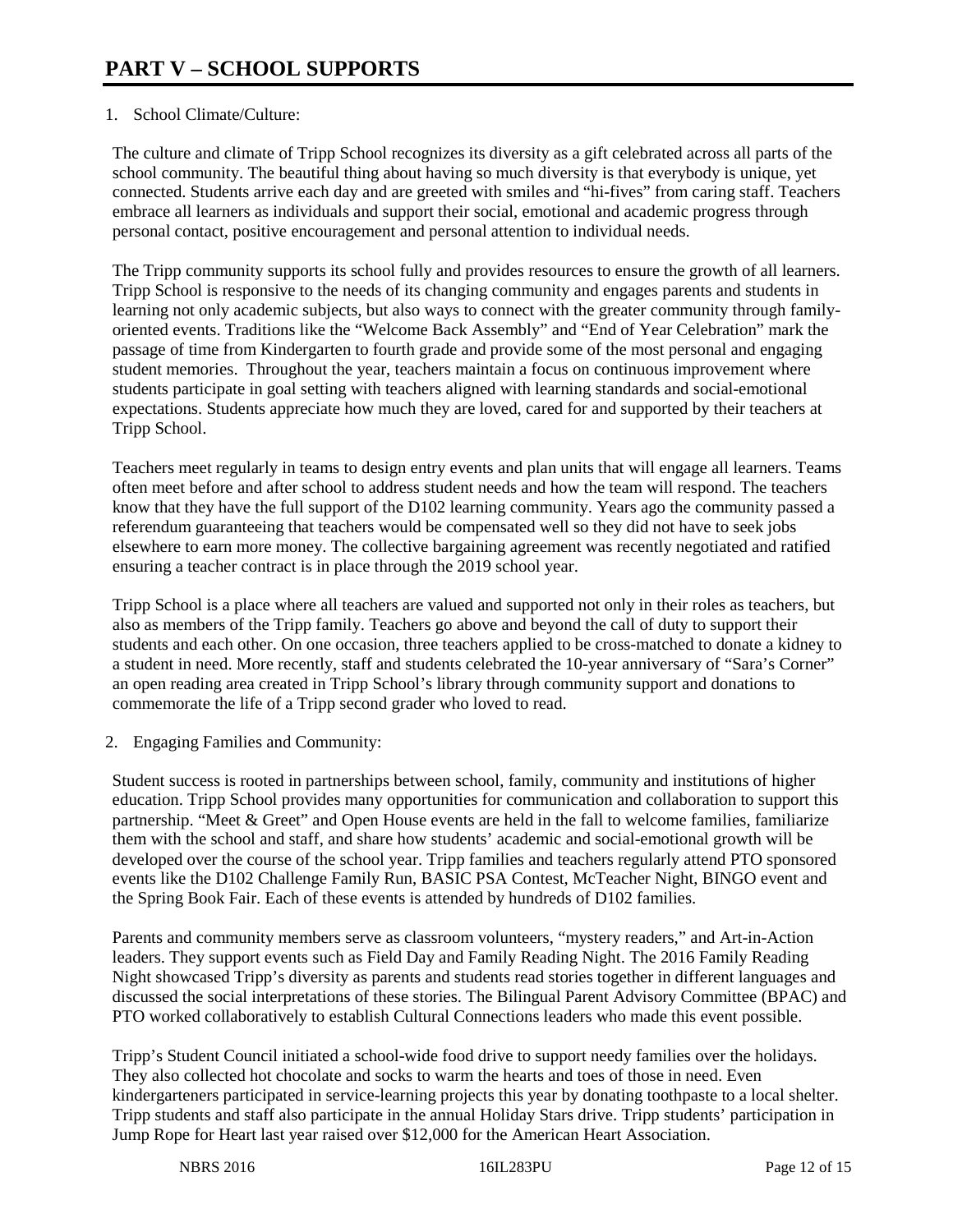Tripp School maintains long-standing relationships with the Buffalo Grove Park District, Vernon Area Public Library and Futabakai Chicago Japanese School that provides a unique experience shared by the students and teachers at both schools. The exchange programs allow for the pairing of one 3rd grade classroom in each school to establish communication through pen pal letters, school visits, cultural exchange, and immersion into the customs and academic experiences that each school offers. Many Tripp students and staff attended the school's Futaba Day in January, 2016 to support this collaboration and the Japanese community.

Through D102's partnership with Loyola University's Chicagoland Partners for English Language Learners (CPELL) grant, Tripp teachers have pursued ESL endorsements and advanced degrees increasing their ability to serve the needs of EL students. D102 also offers ESL and LBS1 Endorsement programs through partnerships with Benedictine University and University of St. Francis College of Education.

## 3. Professional Development:

Tripp School embeds ongoing professional development for teachers and administrators year round. Staff members seize opportunities to strengthen their skills through local, state and national professional development events. Collaboration between the Division of Teaching and Learning and building leaders is an integral component of the professional development plan that is afforded to all staff. With this in mind, Tripp School is working continuously to improve student achievement with its high percentage of EL students by integrating proven ESL strategies across all learning environments.

Teachers collaborate as professional learning communities at least two times per week, exploring ways to improve achievement through analysis of student data, common assessments, and academic, social, and emotional needs of students. They generate new ideas and co-plan strategies for student engagement and growth. Administrators, specialists, the learning coach, and support staff are all involved in these meetings throughout each trimester. This practice results in a student-focused atmosphere committed to high student achievement with an emphasis on serving the needs of the whole child.

Teachers pursue multiple opportunities to learn and apply best-practice strategies such as close reading. Administrators will often model the strategy, or team-teach, with staff members. Based on professional preference, teachers elect to observe facilitation of the strategy with students, or to co-teach a lesson. Over the course of this school year, several classroom teachers have requested the opportunity to co-teach a lesson. Teachers accomplished the transition to the close reading model of instruction through this approach. By developing teacher capacity with strategies modeled in their classrooms, teachers have embraced this form of lesson study.

Faculty leaders serving on the Instructional Leadership Team (ILT) and as facilitators help to lead focused, ongoing professional development through team meetings. Faculty members engage in learning through curriculum alignment, materials and resource selection, trainings with consultants, and Subject Area Leadership Team meetings. These sessions are also led by building leaders, the instructional technology or literacy coaches, outside experts, leaders from the Division of Teaching and Learning, or other faculty members with proven knowledge and expertise.

Tripp teachers facilitate workshops and other learning opportunities for their colleagues and for neighboring districts. They also provide "Fire Hose" sessions (which deliver large amounts of information in highly energized settings) and serve on panels during Institute Days. Tripp teachers have also presented at local and state technology and bilingual conferences to share freely with the wider educational community.

## 4. School Leadership:

Shared leadership begins with the principal and extends throughout the school. The principal has an inclusive, team-oriented approach that creates avenues for staff to provide input on policies and decisions affecting the school. She leads and facilitates Instructional Leadership Team (ILT) meetings, building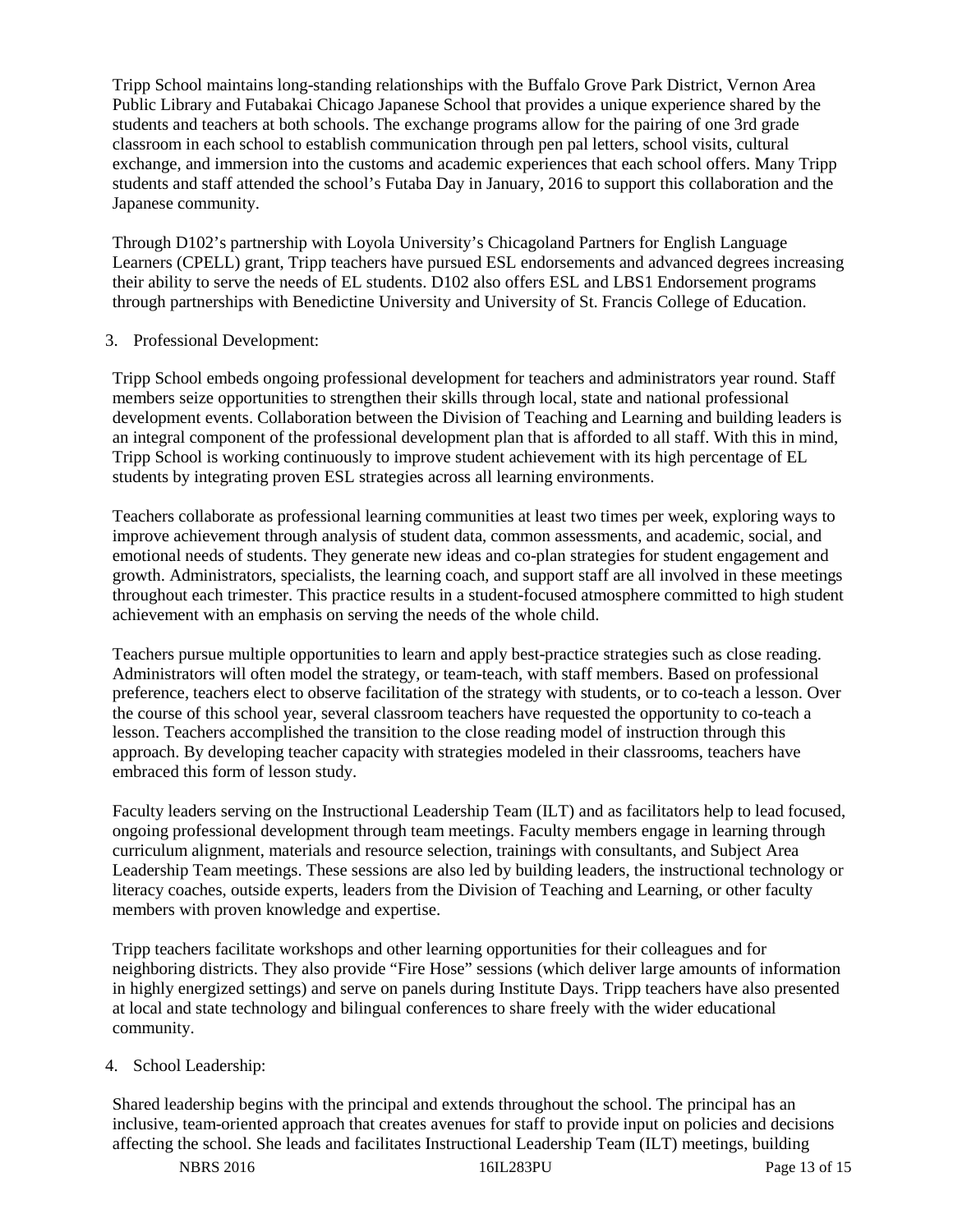committee meetings and faculty meetings. In addition, the principal participates in grade-level team meetings, is visible to students, and has demonstrated a clear commitment to student achievement.

Building level committees are an important component of Tripp's shared leadership model. All staff members serve on one or more building level committees and attend monthly meetings where relevant information is shared and feedback is encouraged. Each committee determines clear roles and responsibilities for its members. Each committee is made up of representatives from every team. Tripp's Instructional Leadership Team (ILT) was created to foster a shared sense of purpose and direction between all staff members. Members of the culture club lead the effort to maintain a positive atmosphere by planning special events designed to inspire their colleagues throughout the school year. Coordinators oversee the building procedures and communications regarding building wide schedule changes and other systemic issues. These committees are vital components of Tripp's shared leadership model.

The principal meets with teachers and teams to address daily challenges, determine steps to increase student achievement and to build individual teacher's capacity for teaching. The principal believes in and supports the power of each teacher's influence and expertise. Each teacher's skills, perspectives and opinions are honored and respected. This serves as a model expectation for teachers as they interact with each other.

Tripp School is committed to creating the conditions of success for all students. When faced with a concern, teachers are able to problem solve with the Collaborate, Achieve, Succeed (CAS) team. This group meets regularly to discuss the school wide interventions provided while examining student academic and social emotional growth and achievement.

Tripp School strives to support all new staff through D102's teacher mentoring program. This program recognizes the importance of providing support to teachers new to the profession and D102. Veteran staff members serve as mentors to their colleagues, acclimating them to the school culture and climate while also supporting their understanding of the curriculum and instructional practices. This state approved program illustrates the collective commitment to all staff improving, growing and learning with and from each other.